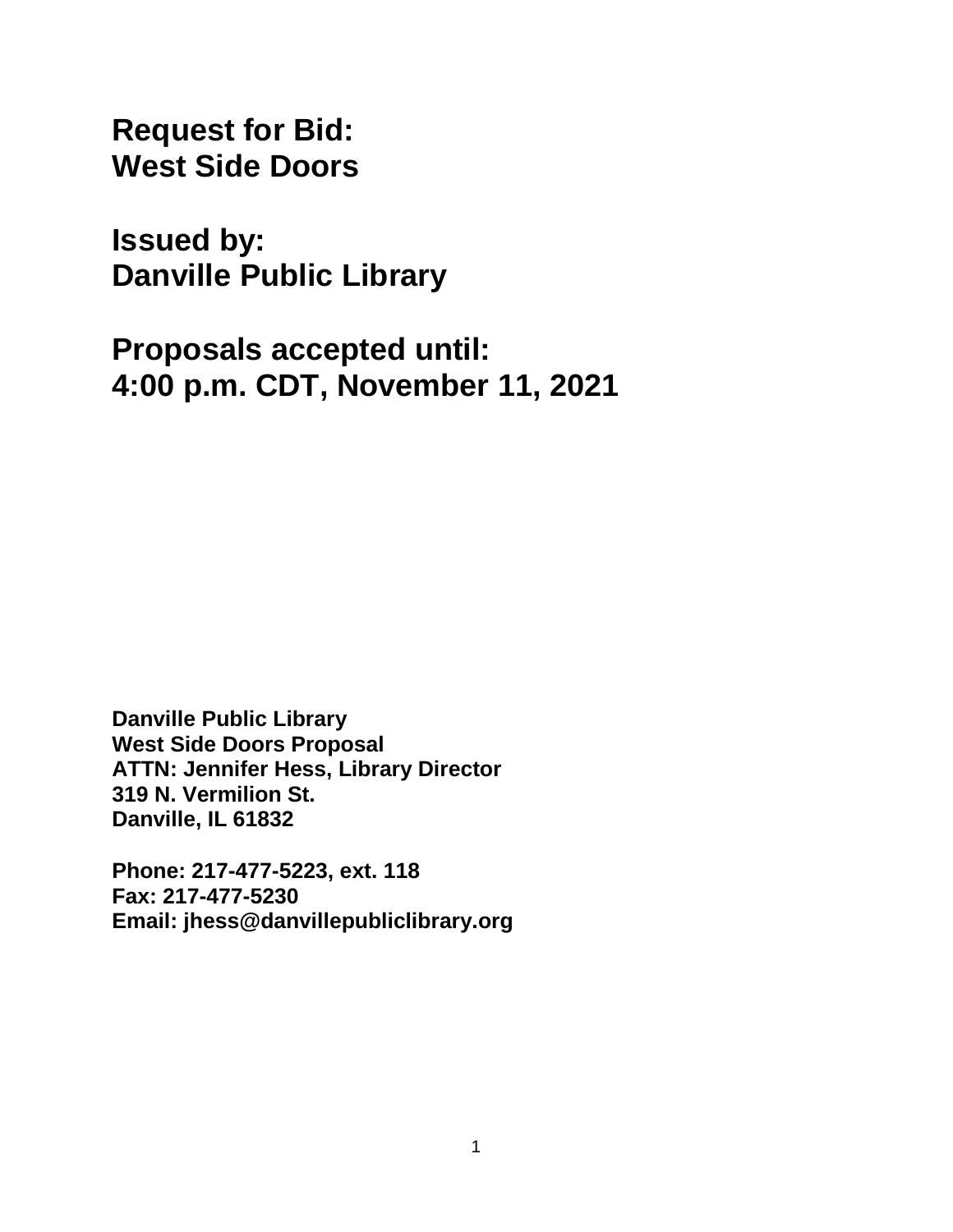### **Table of Contents**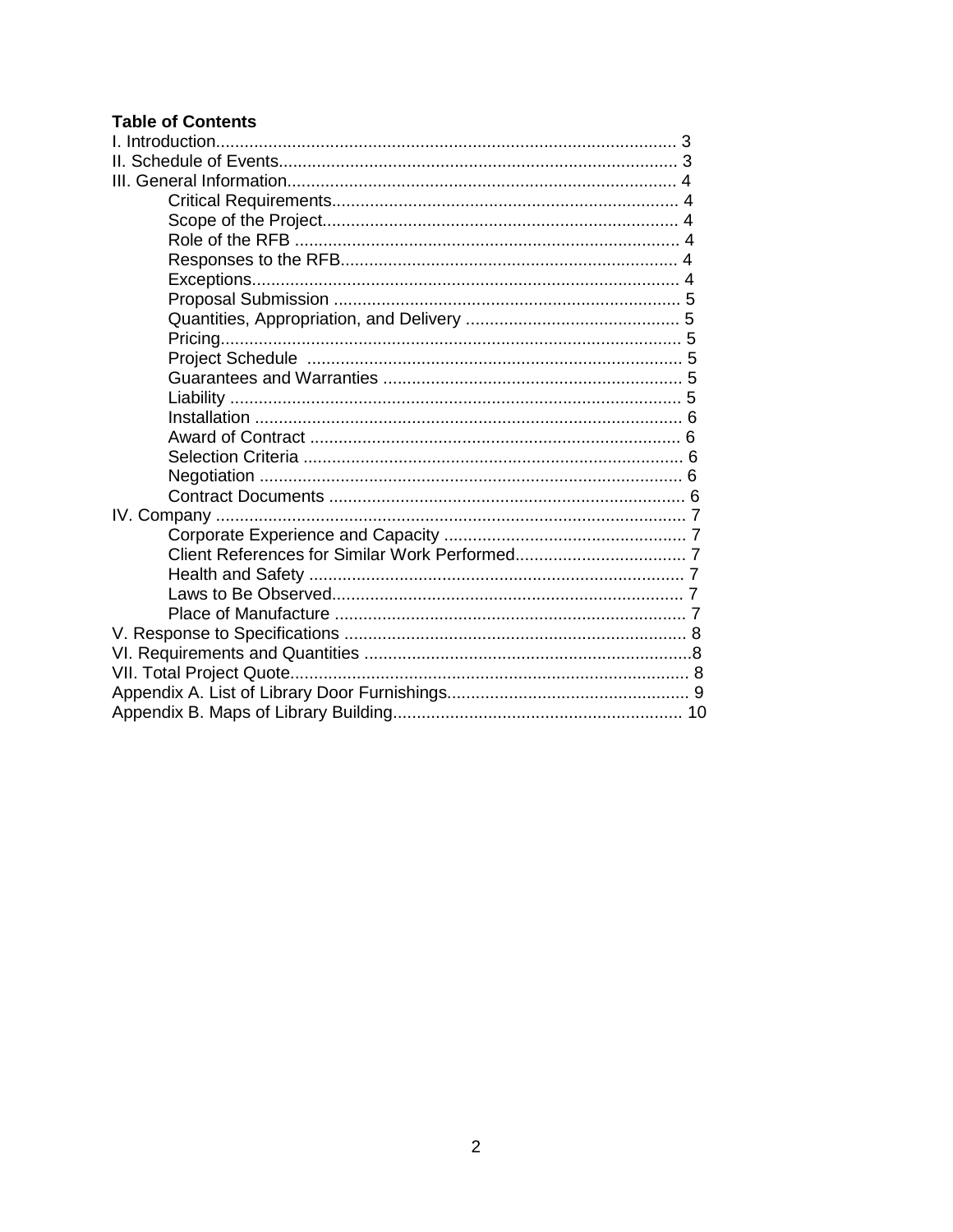#### **I. Introduction**

Danville Public Library (hereafter, "DPL") is seeking proposals for provision of exterior doors, and installation thereof, and removal of existing doors.

#### **II. Schedule of Events**

The timeline supplied is the Library's best estimate and is not binding on the Library.

- RFP Issued: October 4, 2021
- Site visit: as scheduled with Jennifer Hess
- Deadline for contractor questions: November 5, 2021
- Addenda Issued: by November 10, 2021
- Proposals Due: November 11, 2021, by 4:00 p.m. CDT
- Public Bid Opening: November 11, 2021; 4:00 p.m. CDT; library's 2<sup>nd</sup> floor conference room
- Library Board Votes to Approve: November 16, 2021
- Project Start: November 17, 2021

The deadline to submit questions is Wednesday, November 5, 2021, at 5:00 p.m. CDT. Questions must be directed to:

**Danville Public Library West Side Door Bid ATTN: Jennifer Hess, Library Director 319 N. Vermilion St. Danville, IL 61832** 

**Phone: 217-477-5223, ext. 118 Fax: 217-477-5230 Email: jhess@danvillepubliclibrary.org** 

Questions received after this time may not receive a timely response or may not be answered. Answers to questions will be posted on the Library's website in the form of an addendum to this Request for Bids (hereafter, "RFB"). Responding firms are prohibited from communicating in any other manner about this project with any other Library employee or trustee from the date of issuance of this RFB until the final selection, if any, has been made. Such communications or contact may disqualify the submitting firm.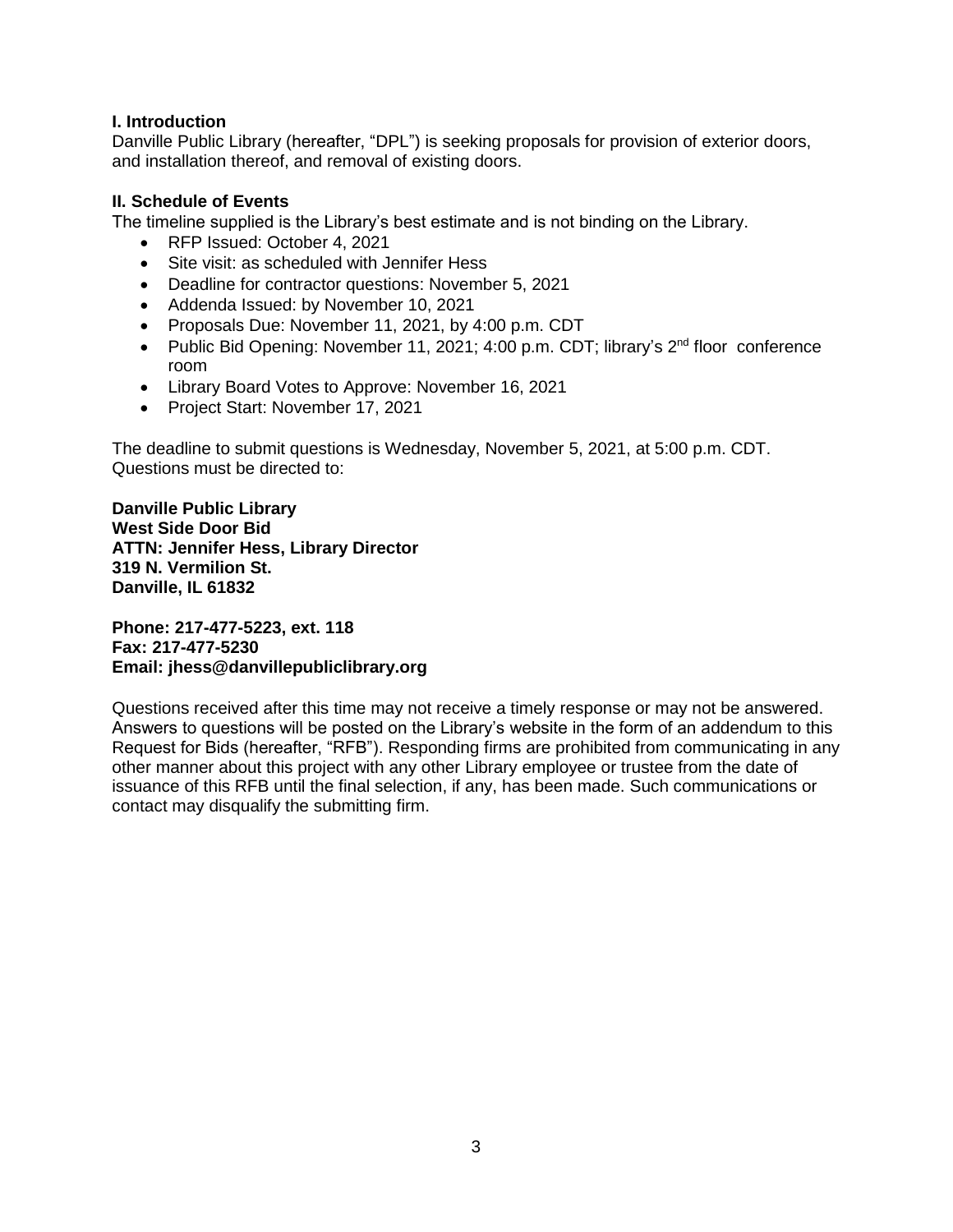#### **III. General Information**

#### **Critical Requirements**

The contractor of the exterior door bid should be in a position to meet the following critical requirements by the date bids are due.

- Proven customer service record
- Ability to meet agreed upon delivery and installation dates

All documents, including bids, submitted in response to RFB shall become the property of DPL.

#### **Scope of the Project**

Proposals are sought for exterior doors as specified. The project is to include the manufacture, delivery, and installation of the exterior doors all in accordance with the specifications provided in this RFB.

#### **Role of the RFB**

The RFB represents the type of doors, dimensions of library doors, and quantity of library doors. The requirements are intended for the protection of the library and contractors by reducing the possibility of misinterpretation of DPL's needs.

#### **Responses to the RFB**

Bids will be accepted only from a single firm, not joint ventures. When two or more contractors desire to submit a single bid, they shall do so as prime/subcontractor(s). Contractors are invited to come to the library for a site visit to assist in the preparation of their responses. To set up a site visit, please contact Jennifer Hess.

#### **Exceptions**

If the contractor's specifications for furnishing products or equipment are in any respect not the equivalent of the requirements in the RFB, this discrepancy must specifically be called out in the bid. Notwithstanding anything to the contrary in this RFB, contractors are invited to propose, and DPL will consider, any furnishing that is the functional equivalent, or better, than the specifications provided in this RFB.

#### **Proposal Submission**

The entire bid must be delivered in a sealed envelope or package and clearly marked as WEST SIDE DOOR BID. Two copies must be included; one copy shall be marked as "Original" and must contain an original signature. Proposals will be printed on 8.5"x11" paper, with sections numbered as presented in the RFB. Pages will be numbered.

Bids may be delivered by hand, mail, or courier service. Bids received beyond the deadline or that do not meet the required specifications indicated in this RFB will not be considered.

#### **Quantities, Appropriation, and Delivery**

Unless otherwise stated, quantities listed are estimates only, and DPL does not guarantee to purchase the quantities specified. The quantities purchased will be limited to the amount of monies budgeted and appropriated for the project for which this RFB has been issued.

Transportation shall be F.O.B. Origin, Prepaid and charged back with delivery to the facility where they are to be installed. If otherwise, it shall be called out in the bid.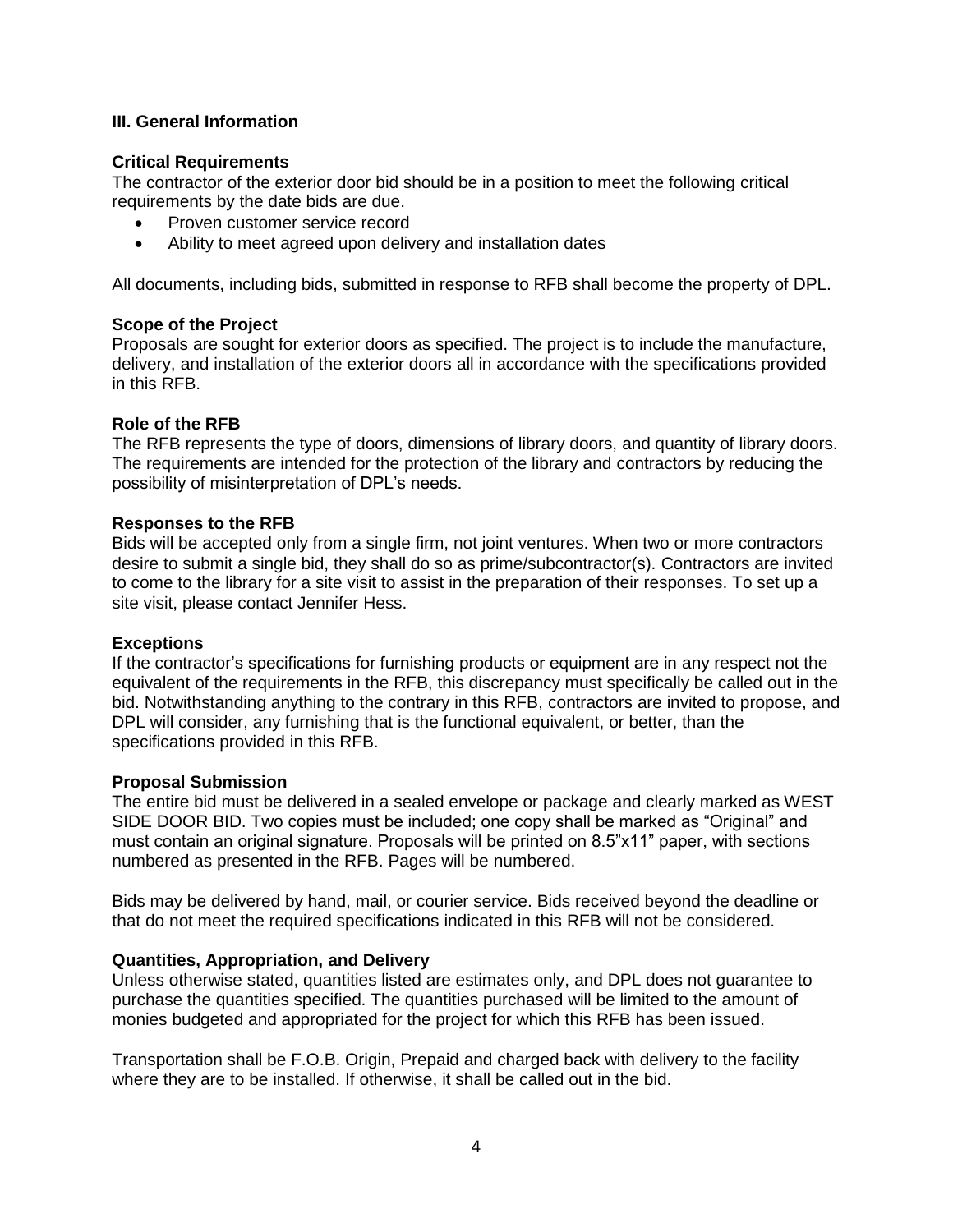#### **Pricing**

Prices reflected in the bid shall include any discounts extended. Unit prices shall be quoted for all components and costs for all materials and installation. Contractor must indicate whether or not shipping is included. Contractor must include prices of all equipment and any options needed to meet specifications.

DPL is a tax-exempt organization. Contractors are requested to indicate on the bid if they will extend the pricing, terms, and conditions of current contracts with Illinois governmental entities to DPL.

No contractor will be allowed to withdraw and resubmit its proposal, for any reason whatsoever, after the proposals have been opened, without permission of DPL.

#### **Project Schedule**

The bid shall include an example project schedule for installation of all components. The bid shall include the identity and contact information for a project manager who will oversee the project to ensure that it meets the requirements of the specifications contained in this RFB.

#### **Guarantees and Warranties**

All guarantees and warranties should be stated in writing and submitted as part of the bid. Any warranties that are provided by the manufacturer of goods to be installed at DPL shall be transferrable to DPL and shall be for the length and under the same conditions as if the manufacturer sold the goods directly to DPL. The vendor shall provide such additional warranties, if any, covering installation of the goods at DPL.

#### **Liability**

Contractor agrees to indemnify and hold harmless the library from and against legal liability for all claims, losses, damages, and expenses to the extent such claims, losses, damages, or expenses are caused by the contractor's conduct, acts, errors, or omissions. DPL agrees to indemnify and hold harmless the contractor from and against legal liability for all claims, losses, damages, and expenses the extent such claims, losses, damages, or expenses are caused by DPL's conduct, acts, errors, or omissions. In the event such claims, losses, damages, or expenses are caused by the joint or concurrent conduct, acts, errors, or omissions of the contractor and DPL they shall be borne by each party in proportion to its own conduct, acts, errors, or omissions.

The selected contractor shall secure the insurance specified below. All insurance secured by the contractor under the provisions of this section shall be issued by insurance companies acceptable to DPL. Certificates of all required insurance shall include DPL as an additional primary insured, shall be provided to DPL upon execution of the agreement.

- Workers' compensation insurance \$1,000,000 each accident, \$1,000,000 disability– policy limits. The required limit may be met by excess liability (umbrella) coverage.
- Commercial general liability insurance with limits of at least \$1,000,000 per occurrence, \$2,000,000 general aggregate, and \$2,000,000 aggregate products and completed operations. The required limit may include excess liability (umbrella) coverage.
- Automobile liability insurance with limits of not less than \$1,000,000 combined single limit each occurrence. The required limit may include excess liability (umbrella) coverage.

The contractor will provide DPL: with at least 30 days' written notice of an insurer's intent to cancel or not renew any of the insurance coverage for any reason. The contractor agrees to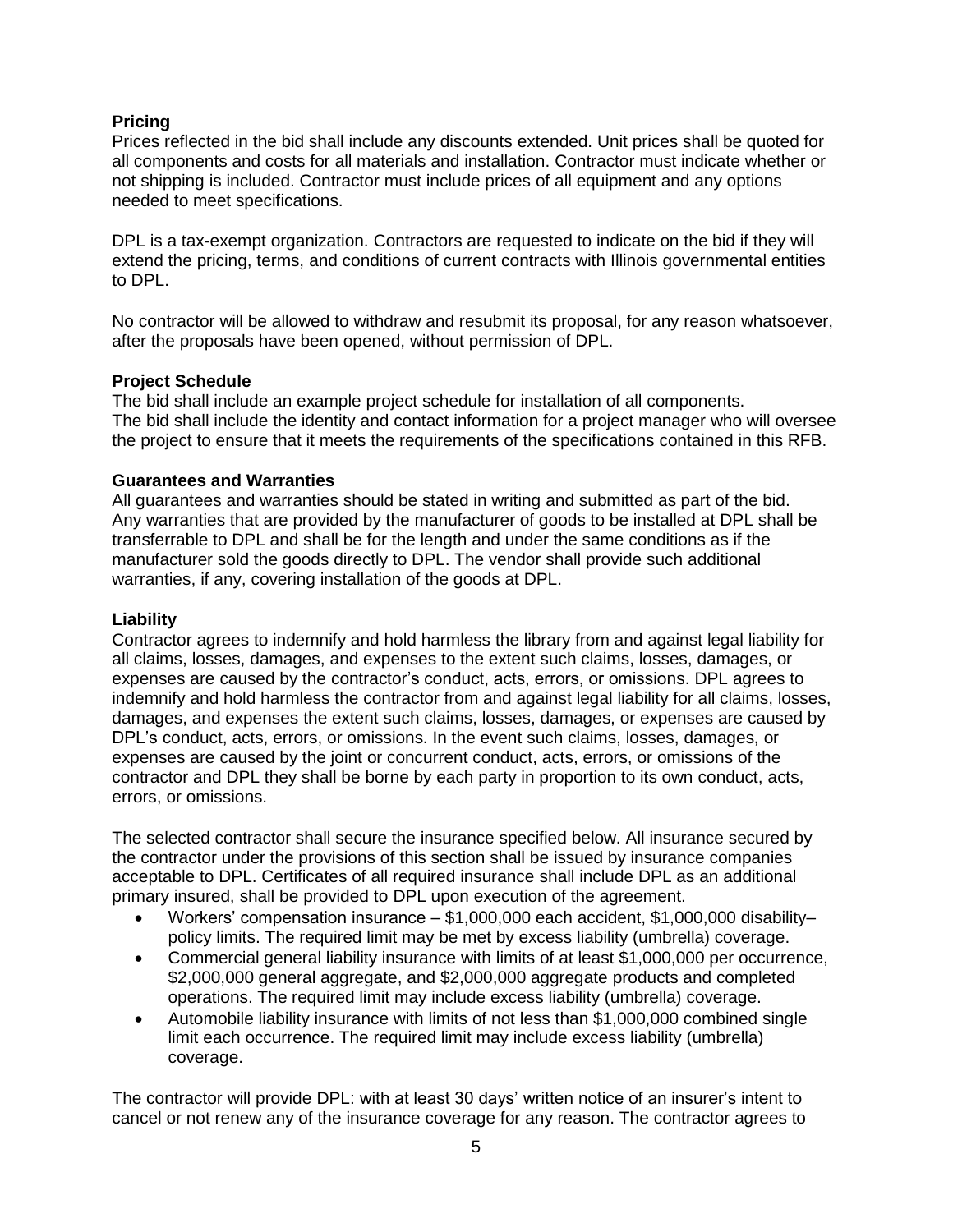hold DPL harmless from any liability, including additional premium due because of the contractor's failure to maintain the coverage limits required. If the contractor fails to procure replacement insurance in the same amounts and under the same conditions provided in this part, DPL shall have the right to halt all work on the job site until such time as the contractor obtains insurance in compliance with this section.

#### **Installation**

Contractor shall install the goods specified in this RFB, by trained installers subject to exceptions made in the response and agreed upon in writing.

#### **Award of Contract**

DPL shall have a period of 90 calendar days after the submission deadline in which to award the contract, a period during which the prices shall remain firm.

#### **Selection Criteria**

Evaluation of functionality, customer reference checks, customer support ratings, cost, and contractor presentations or discussions, if any, will be included in the selection process..

#### *DPL reserves the right to reject any and all bids or to waive any technicalities in bids when it determines it is in DPL's best interest. Further, DPL shall not be required to accept the lowest bid but has the sole right to take into consideration the other factors contained in the respective bids.*

#### **Negotiation**

DPL reserves the right to enter into negotiation with one or more contractors. DPL reserves the right to waive any informality as may be permitted by law. DPL reserves the right to award multiple contracts for different portions of the work or commodities, or to reject all bids.

#### **Contract Documents**

The successful responder will be expected to enter into a contract with DPL pursuant to the documents that include the RFB, the contractor's proposal, the summary of negotiation, and any and all other additional materials submitted by the contractor. No contract, if any, shall be deemed binding or enforceable unless and until it is executed by both parties.

#### **IV. Company**

#### **Corporate Experience and Capacity**

The respondent to this RFB shall provide information that documents its firm's experience and capacity to fully and satisfactorily meet the specifications contained in this RFB. This information shall include:

- A brief history of the company, including incorporation and ownership, and experience installing the products and services requested in this RFB.
- Details of any parent company, partners, and suppliers, as well as the nature of the contractor's relationship to them.
- Details of any sale, acquisition, or merger anticipated by the contractor.
- Details of any litigation instigated against the contractor or cancellation of contract for non-performance of the contractor in the past five years.
- Demonstrable financial viability of the contractor.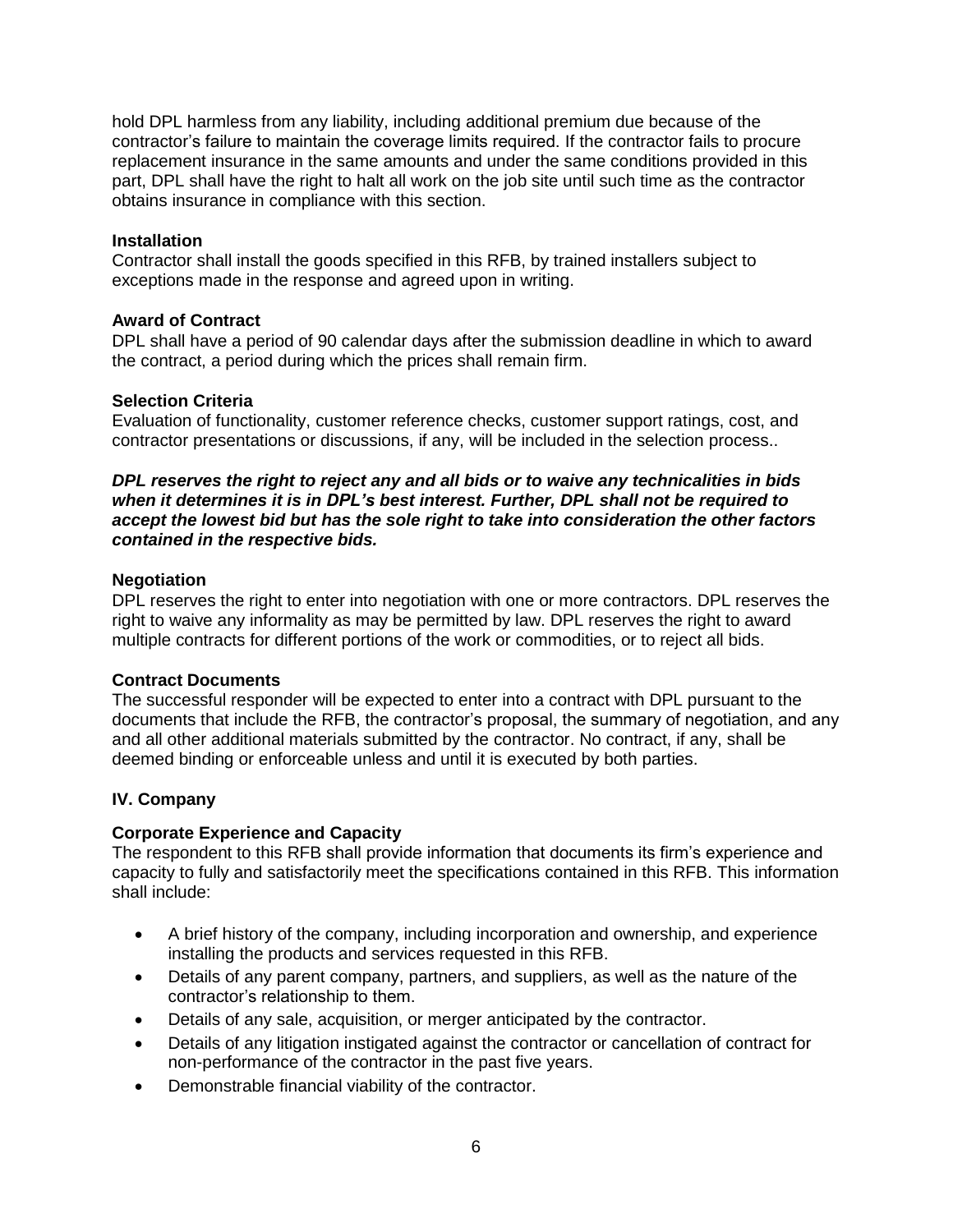Any other information regarding the contractor's experience that will assist the library in evaluating the proposal and making a decision.

### **Client References for Similar Work Performed**

Contractors shall summarize the number and type of their library customers and identify select public library customer references. The services provided to these clients must have characteristics as similar as possible to those requested in this RFB. Information provided for each customer reference must include the following:

- Client's name
- Contact information
- Years relying on contractor to perform the work for the client
- Brief description of services provided

Failure to provide the above information may result in the contractor's response to this RFB being rejected. DPL reserves the right to contact any and all references to obtain information without limitation and regardless of the contractor's performance on the listed jobs. A uniform sample of references will be checked for each contractor.

#### **Health and Safety**

The installation requested by this RFB must be in compliance with ADA guidelines for wheelchair clearance and for reach range standards where applicable.

#### **Laws to Be Observed**

The successful contractor shall at all times observe and comply with all Federal and State laws, local laws, ordinances, and regulations which in any manner affect the conduct of the work to be performed pursuant to this RFB. The successful Contractor shall at all times comply with the provisions of the current City of Danville ordinance concerning prevailing wages and the Illinois Prevailing Wage Act insofar as they may apply.

#### **Place of Manufacture**

To ensure ready availability of components, parts, and supplies, all major elements of the furnishing must be warehoused in North America, or the contractor must demonstrate the ability to have parts available within 24 hours of request.

#### **V. Response to Specifications**

Contractors must respond to every requirement contained in the Requirements section (VI) of the RFB using the criteria specified below.

- Y (YES)—Feature, function, product, or service is available as requested and is fully operational using the version proposed.
- N (NO)—Feature, function, product, or service is not available.
- P (PLANNED)—Feature, function, product, or service is under development or planned for the future.

Venders responding with "No" or "Planned" to a requirement may submit an alternative product for consideration, however, DLP reserves the right to reject any product proposed that does not meet the written specifications in this RFB.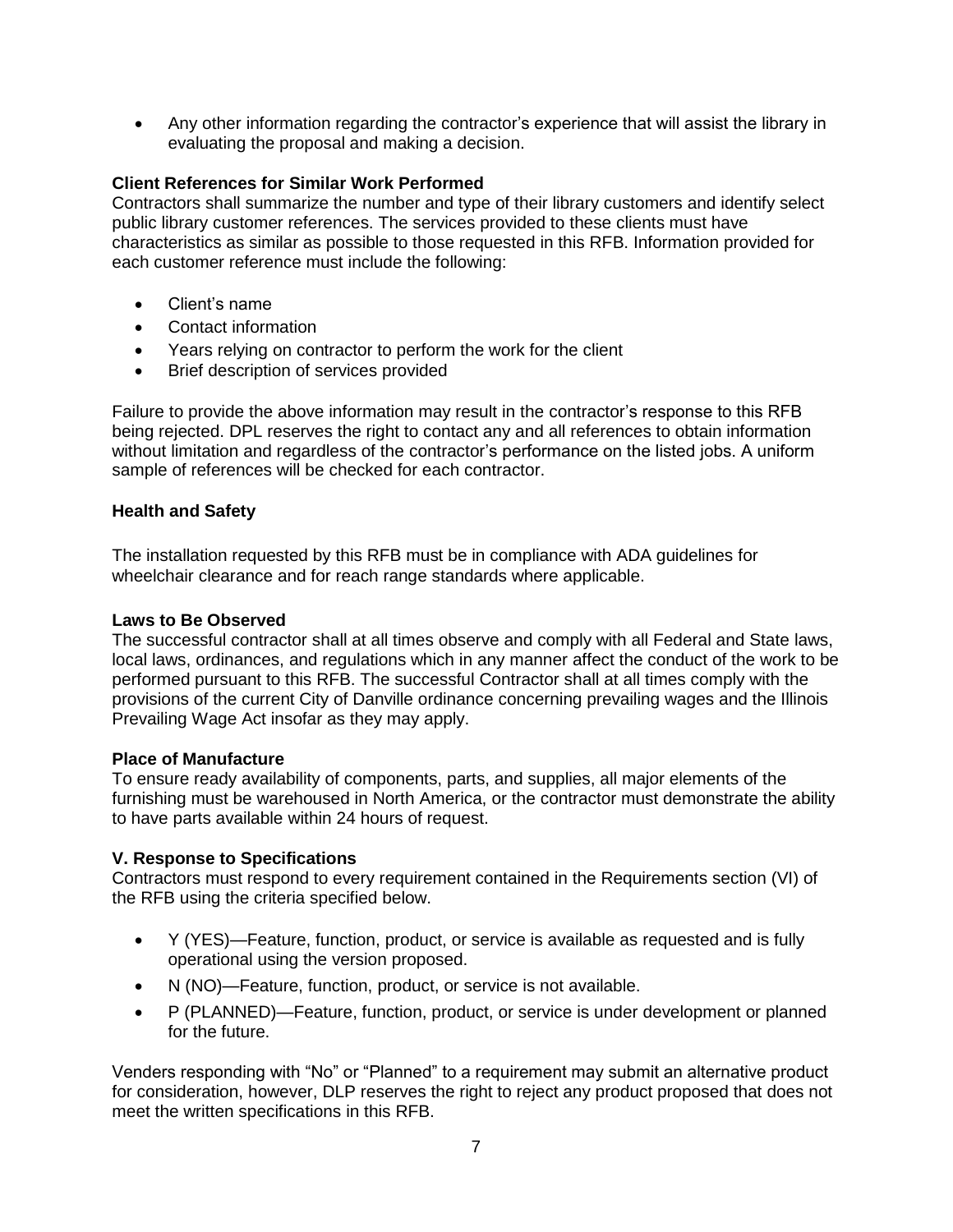#### **VI. Requirements and Quantities**

Required items are listed in Appendix A, which follows this document. Maps of the library building are shown in Appendix B.

#### **VII. Total Project Quote**

For each described item, list unit net price and extended price. For total project quote, list installation and freight charges separately.

Contractors may quote equivalent items to those specified (as mentioned in Section V. Response to Specifications) so long as those equivalent items are in fact meet or exceed the specification for which the contractor seeks to substitute. DPL reserves the right to determine if the item is of equivalent quality and will serve the needs of DPL as specified in this RFB.

The contractor certifies that, under penalties of perjury, this proposal has been made and submitted in good faith and without any collusion or fraud.

DPL will keep confidential proprietary information as requested in the proposal within the limits of the law. Note any confidentiality claims in the submission. However, DPL cannot protect from discovery pursuant to the Freedom of Information Act (5 ILCS 140/1 *et seq.*) an entire proposal even if marked "confidential."

By submitting a proposal, the Contractor agrees with the terms herein stated.

\_\_\_\_\_\_\_\_\_\_\_\_\_\_\_\_\_\_\_\_\_\_\_\_\_\_\_\_\_\_\_\_\_\_\_\_\_\_\_\_\_\_\_\_\_\_\_\_\_\_\_

\_\_\_\_\_\_\_\_\_\_\_\_\_\_\_\_\_\_\_\_\_\_\_ \_\_\_\_\_\_\_\_\_\_\_\_\_\_\_\_\_\_\_\_\_\_\_\_\_\_

Authorized Signature

Title Date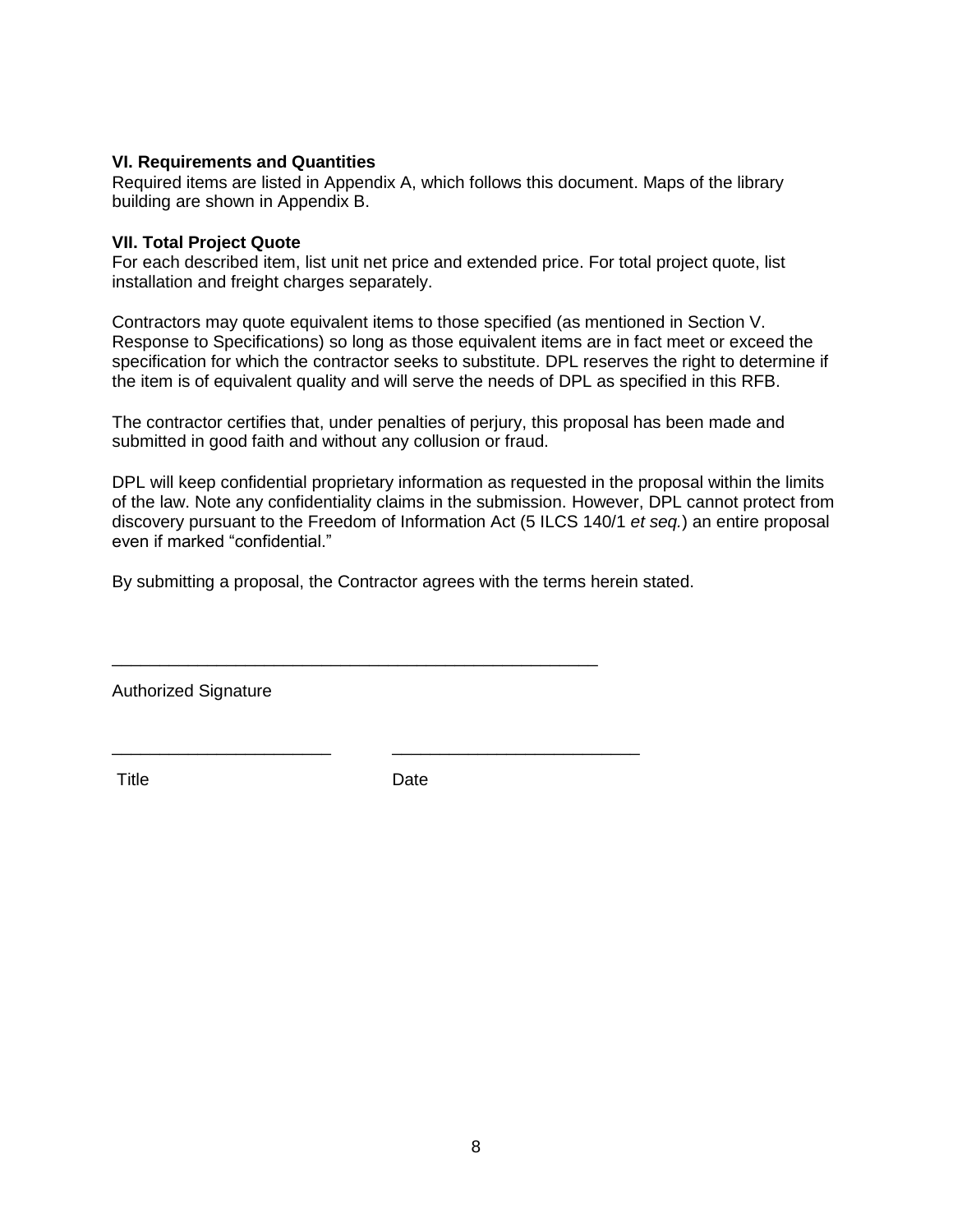Appendix A. List of Library Door Furnishings

- 1 Each Horton 2310B (SO-SX-SX-SO) Profiler in a powder coat finish
- 1 Each Transom Option, 4" Frame W/O C300 Tube on Header (B-Part)
- 2 Each Threshold Safety Beam
- 1 Each Standard 3-Piece Saddle Threshold to Accommodate Floor CLR AL
- 2 Each Motion/Presence Activation Sensor
- 1 Each Glazing Option, Prep for 1" Transom Glazing
- 5 Each Powder Coat finish, standard color, per pan
- 104 Sqft 1" Insulated clear glass (safety glass where required by code)

Removal of existing swing entrance, complete installation of the abode equipment, complete working drawings, final hook-up, adjustments for proper operation per ansi A156.10, and decals.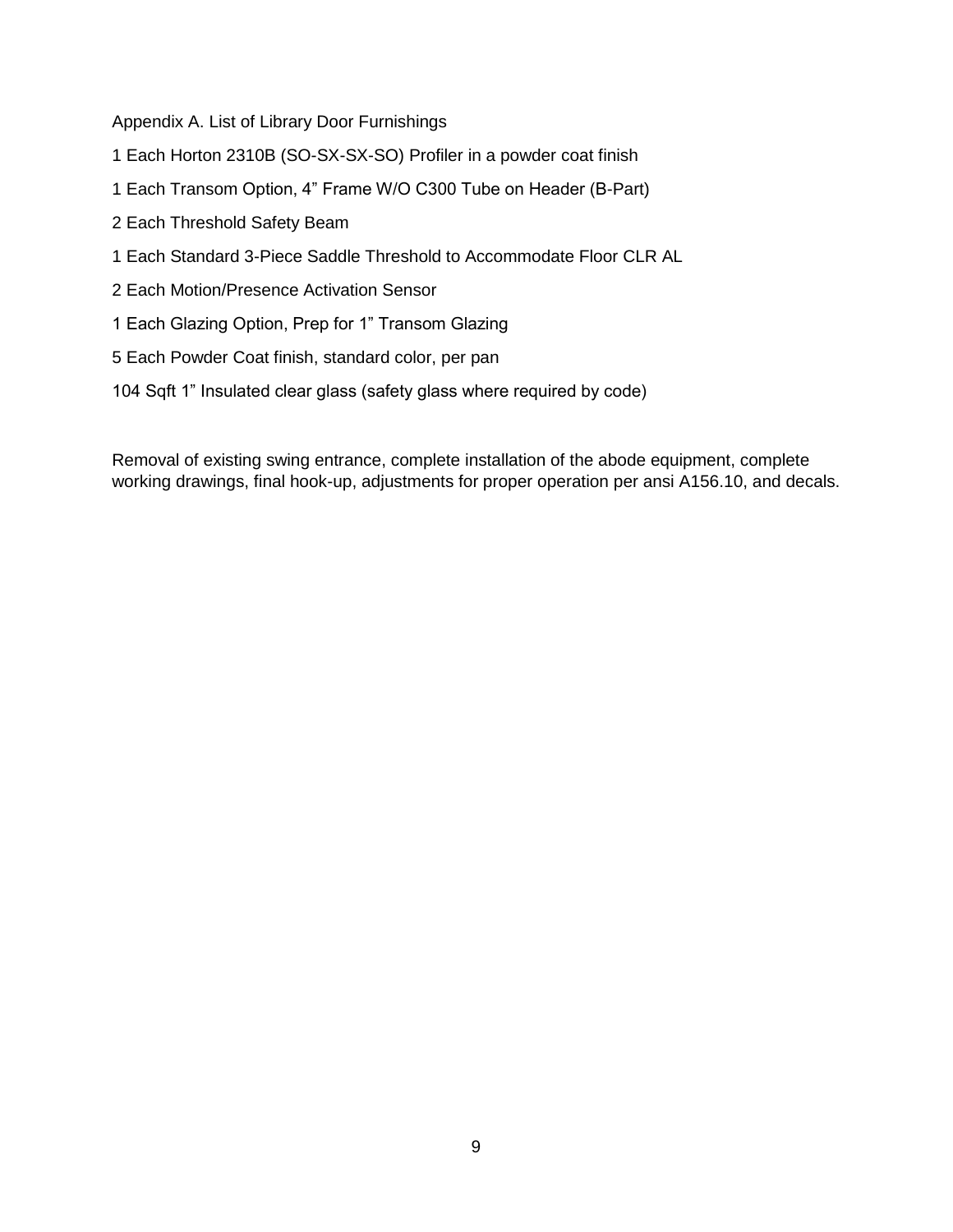# Appendix B: Maps of Library Building

# First level

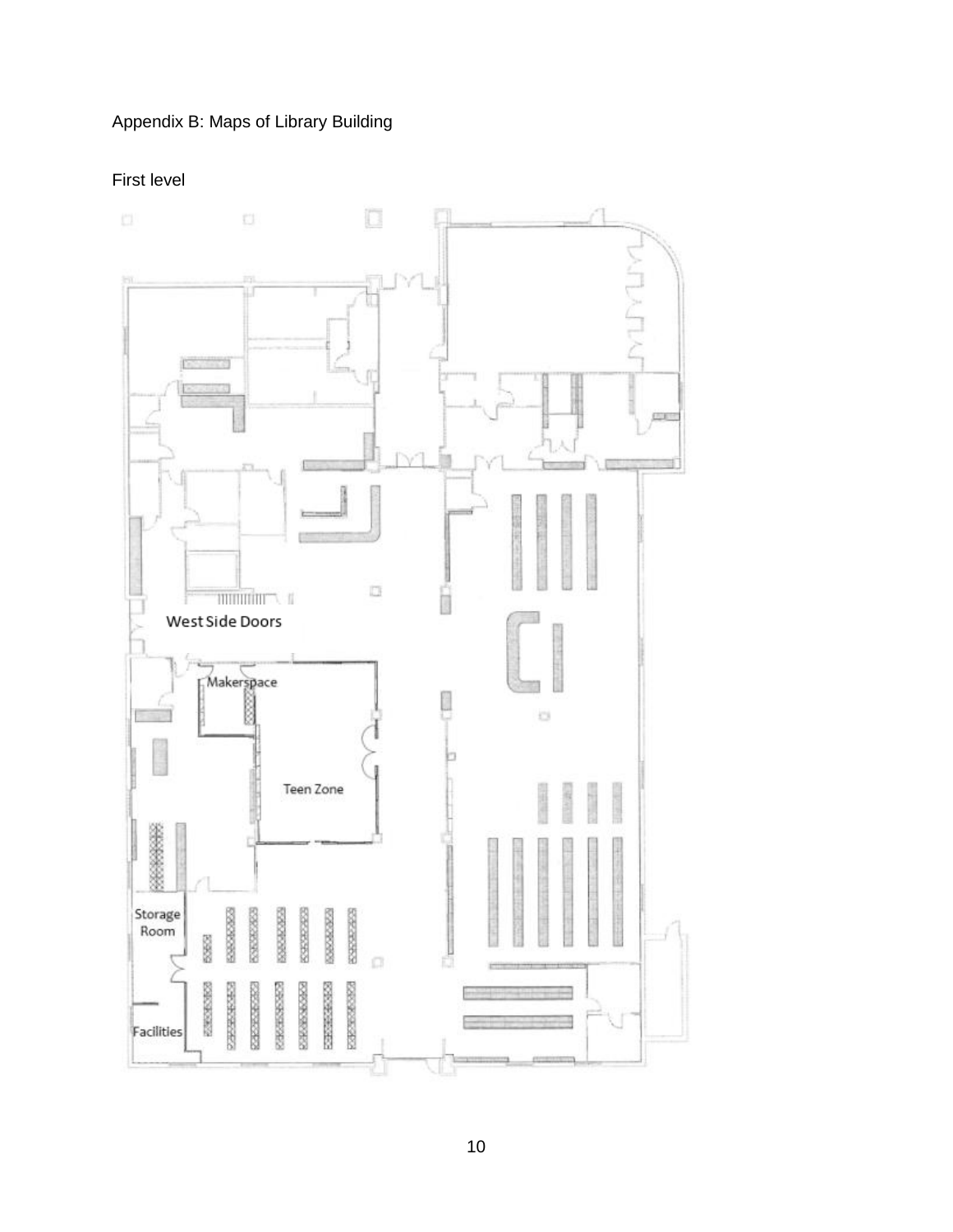# Appendix B: Maps of Library Building continued

### Second level